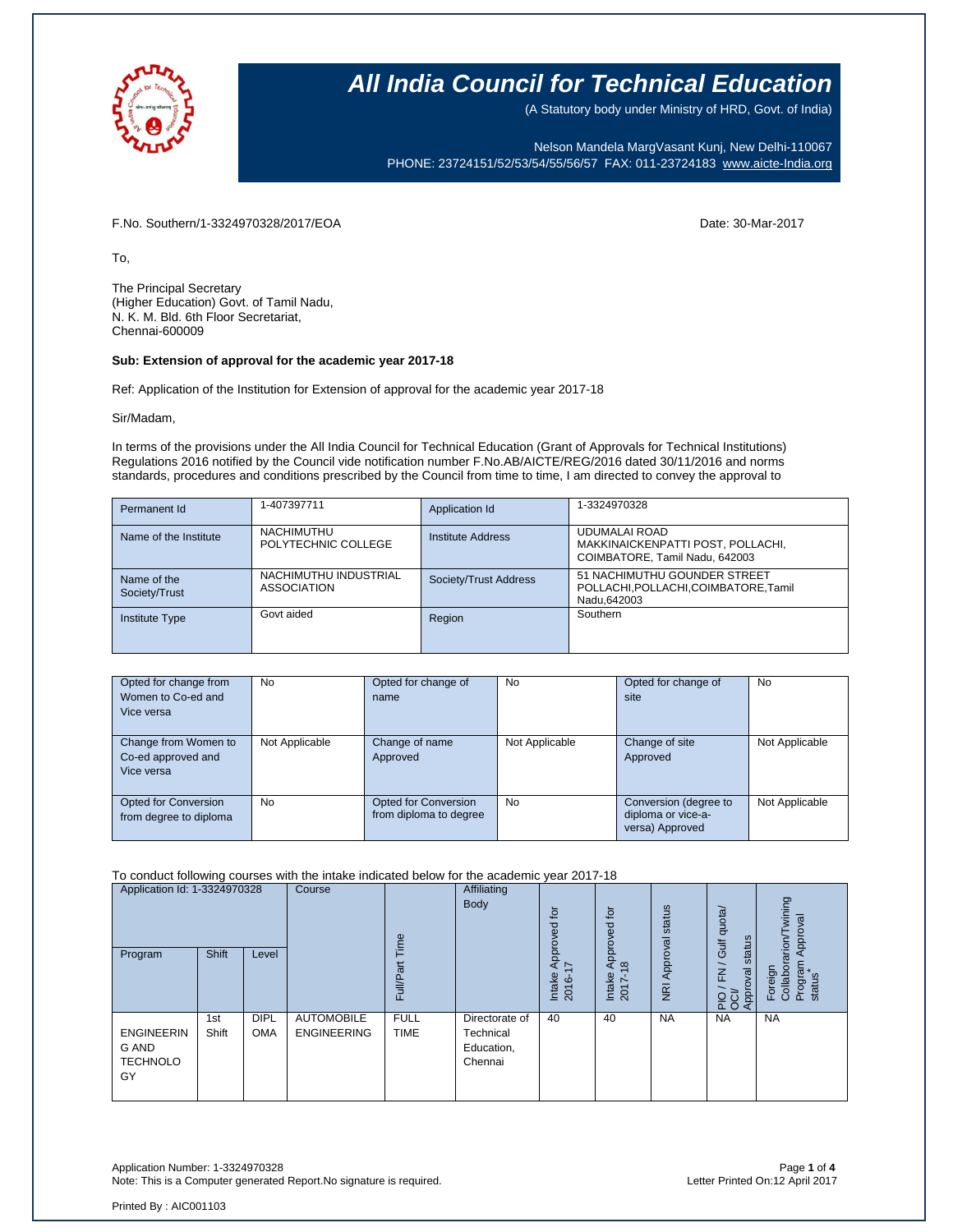

(A Statutory body under Ministry of HRD, Govt. of India)

Nelson Mandela MargVasant Kunj, New Delhi-110067 PHONE: 23724151/52/53/54/55/56/57 FAX: 011-23724183 [www.aicte-India.org](http://www.aicte-india.org/)

| <b>ENGINEERIN</b><br>G AND<br><b>TECHNOLO</b><br>GY        | 1st<br>Shift | DIPL<br><b>OMA</b>        | <b>AUTOMOBILE</b><br><b>ENGINEERING</b>                                     | <b>FULL</b><br><b>TIME</b> | Directorate of<br>Technical<br>Education,<br>Chennai | 60 | 60 | <b>NA</b> | <b>NA</b> | <b>NA</b> |
|------------------------------------------------------------|--------------|---------------------------|-----------------------------------------------------------------------------|----------------------------|------------------------------------------------------|----|----|-----------|-----------|-----------|
| <b>ENGINEERIN</b><br><b>G AND</b><br><b>TECHNOLO</b><br>GY | 1st<br>Shift | <b>DIPL</b><br><b>OMA</b> | <b>CIVIL</b><br><b>ENGINEERING</b>                                          | <b>FULL</b><br><b>TIME</b> | Directorate of<br>Technical<br>Education,<br>Chennai | 30 | 30 | <b>NA</b> | <b>NA</b> | <b>NA</b> |
| <b>ENGINEERIN</b><br>G AND<br><b>TECHNOLO</b><br>GY        | 1st<br>Shift | <b>DIPL</b><br><b>OMA</b> | <b>CIVIL</b><br><b>ENGINEERING</b>                                          | <b>FULL</b><br><b>TIME</b> | Directorate of<br>Technical<br>Education,<br>Chennai | 60 | 60 | <b>NA</b> | <b>NA</b> | <b>NA</b> |
| <b>ENGINEERIN</b><br>G AND<br><b>TECHNOLO</b><br>GY        | 1st<br>Shift | <b>DIPL</b><br><b>OMA</b> | <b>COMPUTER</b><br><b>ENGINEERING</b>                                       | <b>FULL</b><br><b>TIME</b> | Directorate of<br>Technical<br>Education,<br>Chennai | 30 | 30 | <b>NA</b> | <b>NA</b> | <b>NA</b> |
| <b>ENGINEERIN</b><br><b>G AND</b><br><b>TECHNOLO</b><br>GY | 1st<br>Shift | <b>DIPL</b><br><b>OMA</b> | <b>ELECTRICAL</b><br><b>AND</b><br><b>ELECTRONICS</b><br><b>ENGINEERING</b> | <b>FULL</b><br><b>TIME</b> | Directorate of<br>Technical<br>Education,<br>Chennai | 40 | 40 | <b>NA</b> | <b>NA</b> | <b>NA</b> |
| <b>ENGINEERIN</b><br><b>G AND</b><br><b>TECHNOLO</b><br>GY | 1st<br>Shift | <b>DIPL</b><br><b>OMA</b> | <b>ELECTRICAL</b><br><b>AND</b><br><b>ELECTRONICS</b><br><b>ENGINEERING</b> | <b>FULL</b><br><b>TIME</b> | Directorate of<br>Technical<br>Education,<br>Chennai | 60 | 60 | <b>NA</b> | <b>NA</b> | <b>NA</b> |
| <b>ENGINEERIN</b><br><b>G AND</b><br><b>TECHNOLO</b><br>GY | 1st<br>Shift | <b>DIPL</b><br><b>OMA</b> | <b>ELECTRICAL</b><br><b>AND</b><br><b>ELECTRONICS</b><br><b>ENGINEERING</b> | PART<br><b>TIME</b>        | Directorate of<br>Technical<br>Education,<br>Chennai | 60 | 60 | <b>NA</b> | <b>NA</b> | <b>NA</b> |
| <b>ENGINEERIN</b><br><b>G AND</b><br><b>TECHNOLO</b><br>GY | 1st<br>Shift | <b>DIPL</b><br><b>OMA</b> | <b>ELECTRONICS</b><br>&<br><b>COMMUNICATI</b><br>ON ENGG                    | <b>FULL</b><br><b>TIME</b> | Directorate of<br>Technical<br>Education,<br>Chennai | 40 | 40 | <b>NA</b> | <b>NA</b> | <b>NA</b> |
| <b>ENGINEERIN</b><br>G AND<br><b>TECHNOLO</b><br>GY        | 1st<br>Shift | <b>DIPL</b><br><b>OMA</b> | <b>ELECTRONICS</b><br>&<br><b>COMMUNICATI</b><br>ON ENGG                    | <b>FULL</b><br><b>TIME</b> | Directorate of<br>Technical<br>Education,<br>Chennai | 60 | 60 | <b>NA</b> | <b>NA</b> | <b>NA</b> |
| <b>ENGINEERIN</b><br>G AND<br><b>TECHNOLO</b><br>GY        | 1st<br>Shift | <b>DIPL</b><br><b>OMA</b> | <b>INSTRUMENTA</b><br>TION AND<br><b>CONTROL</b><br><b>ENGINEERING</b>      | <b>FULL</b><br><b>TIME</b> | Directorate of<br>Technical<br>Education,<br>Chennai | 30 | 30 | <b>NA</b> | <b>NA</b> | <b>NA</b> |

Application Number: 1-3324970328 Page **2** of **4** Note: This is a Computer generated Report. No signature is required.

Printed By : AIC001103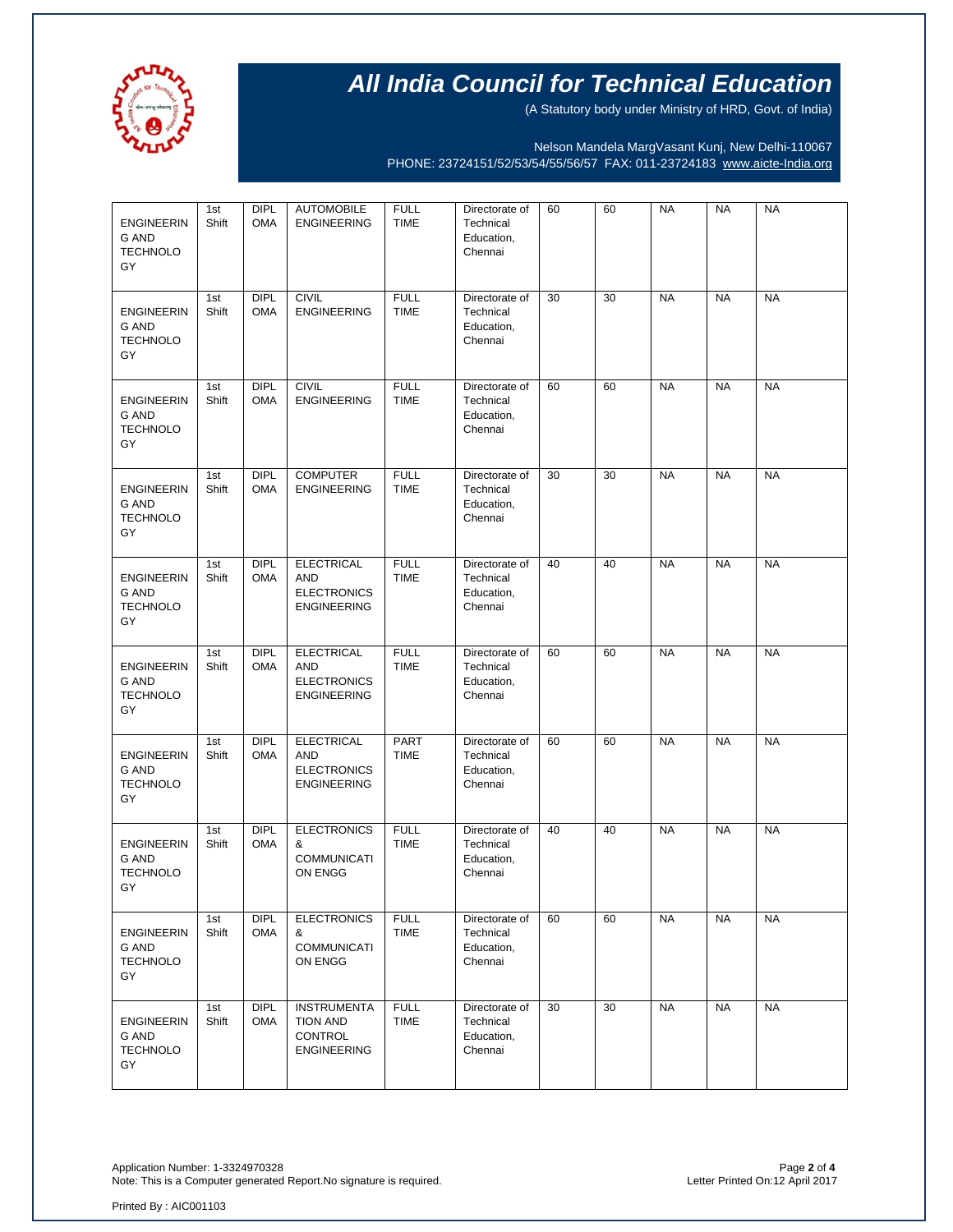

(A Statutory body under Ministry of HRD, Govt. of India)

Nelson Mandela MargVasant Kunj, New Delhi-110067 PHONE: 23724151/52/53/54/55/56/57 FAX: 011-23724183 [www.aicte-India.org](http://www.aicte-india.org/)

| <b>ENGINEERIN</b><br>G AND<br><b>TECHNOLO</b><br>GY        | 1st<br>Shift | <b>DIPL</b><br><b>OMA</b>             | <b>MECHANICAL</b><br><b>ENGINEERING</b>               | <b>FULL</b><br><b>TIME</b> | Directorate of<br>Technical<br>Education,<br>Chennai | 40 | 40              | <b>NA</b> | <b>NA</b> | <b>NA</b> |
|------------------------------------------------------------|--------------|---------------------------------------|-------------------------------------------------------|----------------------------|------------------------------------------------------|----|-----------------|-----------|-----------|-----------|
| <b>ENGINEERIN</b><br>G AND<br><b>TECHNOLO</b><br>GY        | 1st<br>Shift | DIPL<br><b>OMA</b>                    | <b>MECHANICAL</b><br><b>ENGINEERING</b>               | <b>FULL</b><br><b>TIME</b> | Directorate of<br>Technical<br>Education,<br>Chennai | 60 | 60              | <b>NA</b> | <b>NA</b> | <b>NA</b> |
| <b>ENGINEERIN</b><br><b>G AND</b><br><b>TECHNOLO</b><br>GY | 1st<br>Shift | <b>DIPL</b><br><b>OMA</b>             | <b>MECHANICAL</b><br><b>ENGINEERING</b>               | PART<br><b>TIME</b>        | Directorate of<br>Technical<br>Education,<br>Chennai | 60 | 60              | <b>NA</b> | <b>NA</b> | <b>NA</b> |
| <b>ENGINEERIN</b><br><b>G AND</b><br><b>TECHNOLO</b><br>GY | 1st<br>Shift | DIPL<br><b>OMA</b>                    | <b>MECHANICAL</b><br><b>ENGINEERING</b><br>(SANDWICH) | <b>FULL</b><br><b>TIME</b> | Directorate of<br>Technical<br>Education,<br>Chennai | 30 | 30              | <b>NA</b> | <b>NA</b> | <b>NA</b> |
| <b>ENGINEERIN</b><br><b>G AND</b><br><b>TECHNOLO</b><br>GY | 1st<br>Shift | DIPL<br><b>OMA</b>                    | <b>PRINTING</b><br><b>TECHNOLOGY</b>                  | <b>FULL</b><br><b>TIME</b> | Directorate of<br>Technical<br>Education,<br>Chennai | 30 | 30              | <b>NA</b> | <b>NA</b> | <b>NA</b> |
| <b>ENGINEERIN</b><br>G AND<br><b>TECHNOLO</b><br>GY        | 1st<br>Shift | DIPL<br><b>OMA</b>                    | <b>REFRIGERATI</b><br>ON & AIR<br><b>CONDITIONING</b> | <b>FULL</b><br><b>TIME</b> | Directorate of<br>Technical<br>Education,<br>Chennai | 30 | $\overline{30}$ | <b>NA</b> | <b>NA</b> | <b>NA</b> |
| <b>ENGINEERIN</b><br>G AND<br><b>TECHNOLO</b><br>GY        | 1st<br>Shift | <b>DIPL</b><br><b>OMA</b>             | <b>TEXTILE</b><br><b>TECHNOLOGY</b>                   | <b>FULL</b><br><b>TIME</b> | Directorate of<br>Technical<br>Education,<br>Chennai | 40 | 40              | <b>NA</b> | <b>NA</b> | <b>NA</b> |
| <b>ENGINEERIN</b><br><b>G AND</b><br><b>TECHNOLO</b><br>GY | 1st<br>Shift | POS<br>Τ<br><b>DIPL</b><br><b>OMA</b> | <b>AUTOMOBILE</b><br><b>ENGINEERING</b>               | <b>FULL</b><br><b>TIME</b> | Directorate of<br>Technical<br>Education,<br>Chennai | 20 | 20              | <b>NA</b> | <b>NA</b> | <b>NA</b> |

The above mentioned approval is subject to the condition that

NACHIMUTHU POLYTECHNIC COLLEGE

shall follow and adhere to the Regulations, guidelines and directions issued by AICTE from time to time and the undertaking / affidavit given by the institution along with the application submitted by the institution on portal.

In case of any differences in content in this Computer generated Extension of Approval Letter, the content/information as approved by the Executive Council / General Council as available on the record of AICTE shall be final and binding.

Strict compliance of Anti-Ragging Regulation:- Approval is subject to strict compliance of provisions made in AICTE Regulation